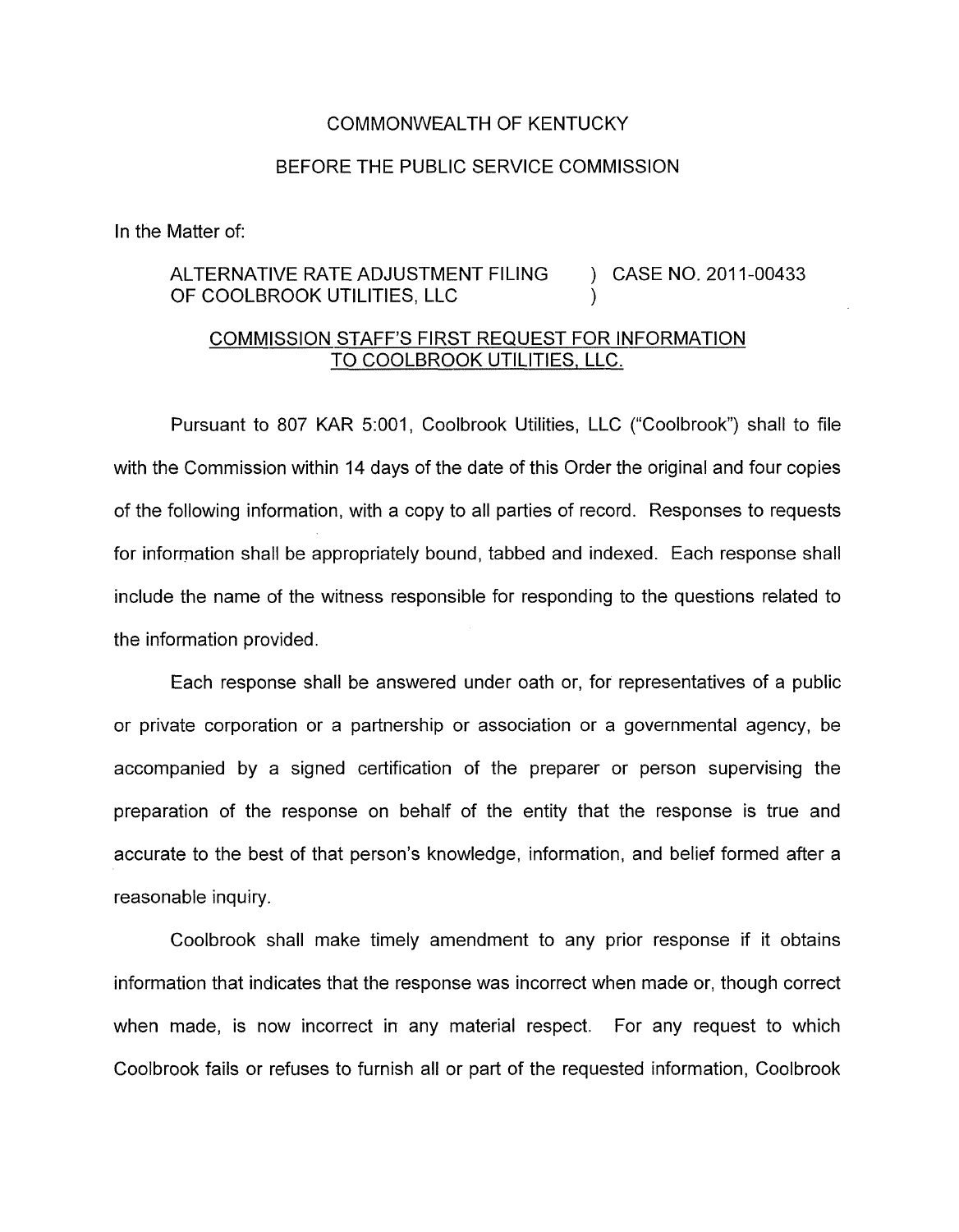shall provide a written explanation of the specific grounds for its failure to completely and precisely respond.

Careful attention should be given to copied material to ensure that it is legible. When the requested information has been previously provided in this proceeding in the requested format, reference may be made to the specific location of that information in responding to this request..

1. In its Application, Coolbrook states that its "President has begun tracking time spent on Coolbrook matters." On January 17, 2012, Coolbrook submitted a copy of Mr. Larry Smither's daily activity log. State whether this filing represents the complete log. If not, provide the complete log.

2. Describe how Coolbrook determined that Mr. Smither spent 300 hours during the test period on Coolbrook matters.

3. a. List all business entities in which Mr. Smither has an interest.

b. For each entry listed in Item 3a, describe the nature of Mr. Smither's interest in the entity and his duties.

c. List all civic, charitable, and non-business organizations in which Mr. Smither serves as an officer.

d. For each entry listed in Item 3c, describe the nature of Mr. Smither's role in the entity and his duties.

4. State the total annual salary that Coolbrook paid to Mr. Smither for the calendar year ending December 31, 2011.

5. Describe the duties of Coolbrook's vice president.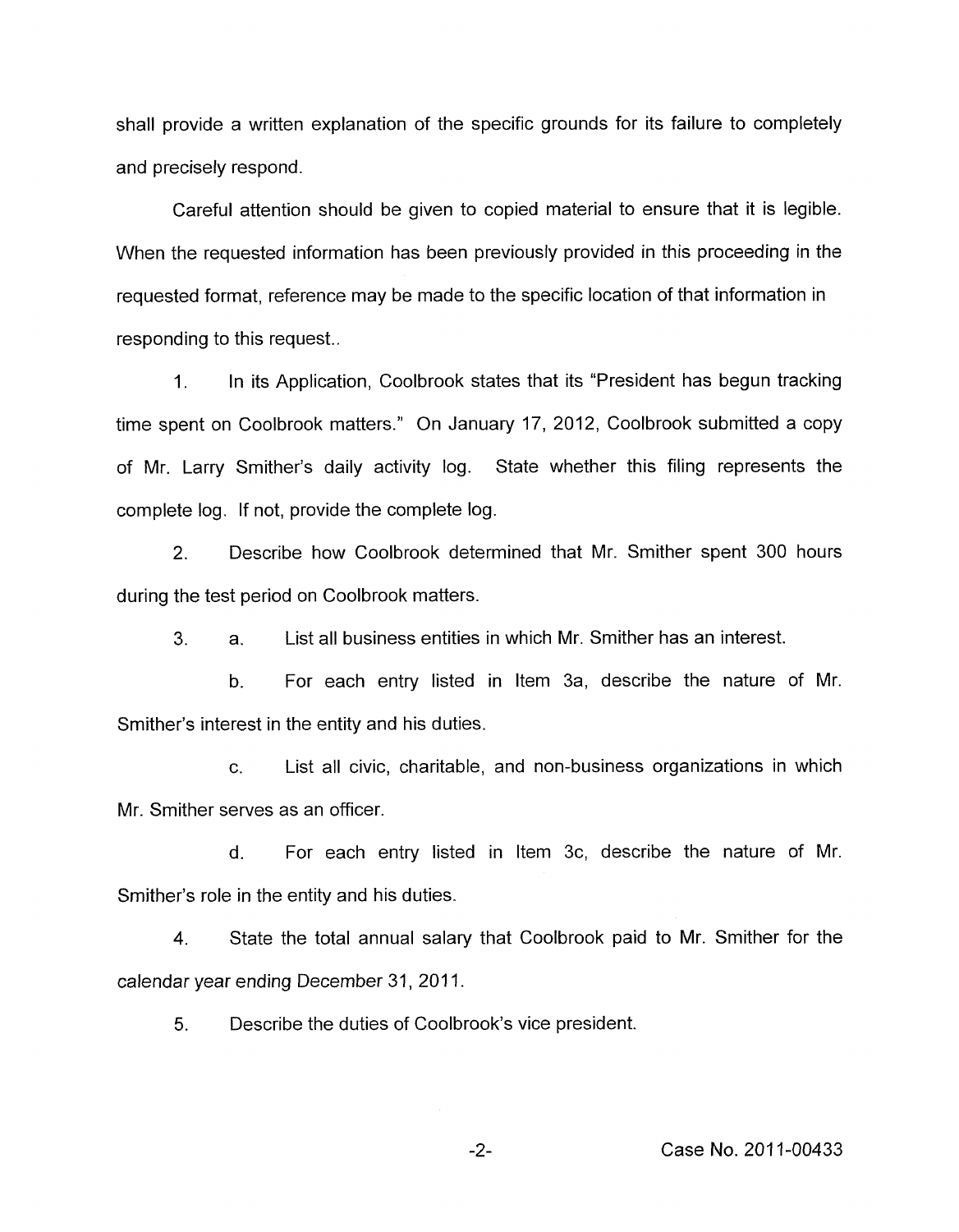6. a. State the number of hours that Coolbrook's vice president worked on Coolbrook's behalf during the test period.

b. State whether Coolbrook's vice president maintained a written log or record of his activities on behalf of Coolbrook during the test period.

c. State whether the proposed adjusted salary level of \$15,000 includes a salary for Coolbrook's vice president.

7. a. State the number of employees that Coolbrook employs.

b. For each Coolbrook employee, describe the nature of his or her duties.

8. Provide a copy of each billing invoice for electric power that Blue Grass Energy issued to Coolbrook for the period November 1, 2009 through April 30, 2011.

9. State whether Coolbrook determined the level of its proposed adjustment to Fuel and Power Expense by multiplying the test period amount by 1.046. If not, then state how Coolbrook determined the adjustment.

IO. Provide a copy of all current contracts with Thacker Environmental.

11. List and describe all of Coolbrook's efforts since January 1, 2010 to obtain an alternative to its current use of Farmdale Water District ("Farmdale District") for billing and collection.

12. List all alternative billing methods that Coolbrook has considered to reduce its billing costs and explain why each method is not cost effective.

13. State the cost of Coolbrook performing its own billing and collection services. Describe how Coolbrook determined this cost.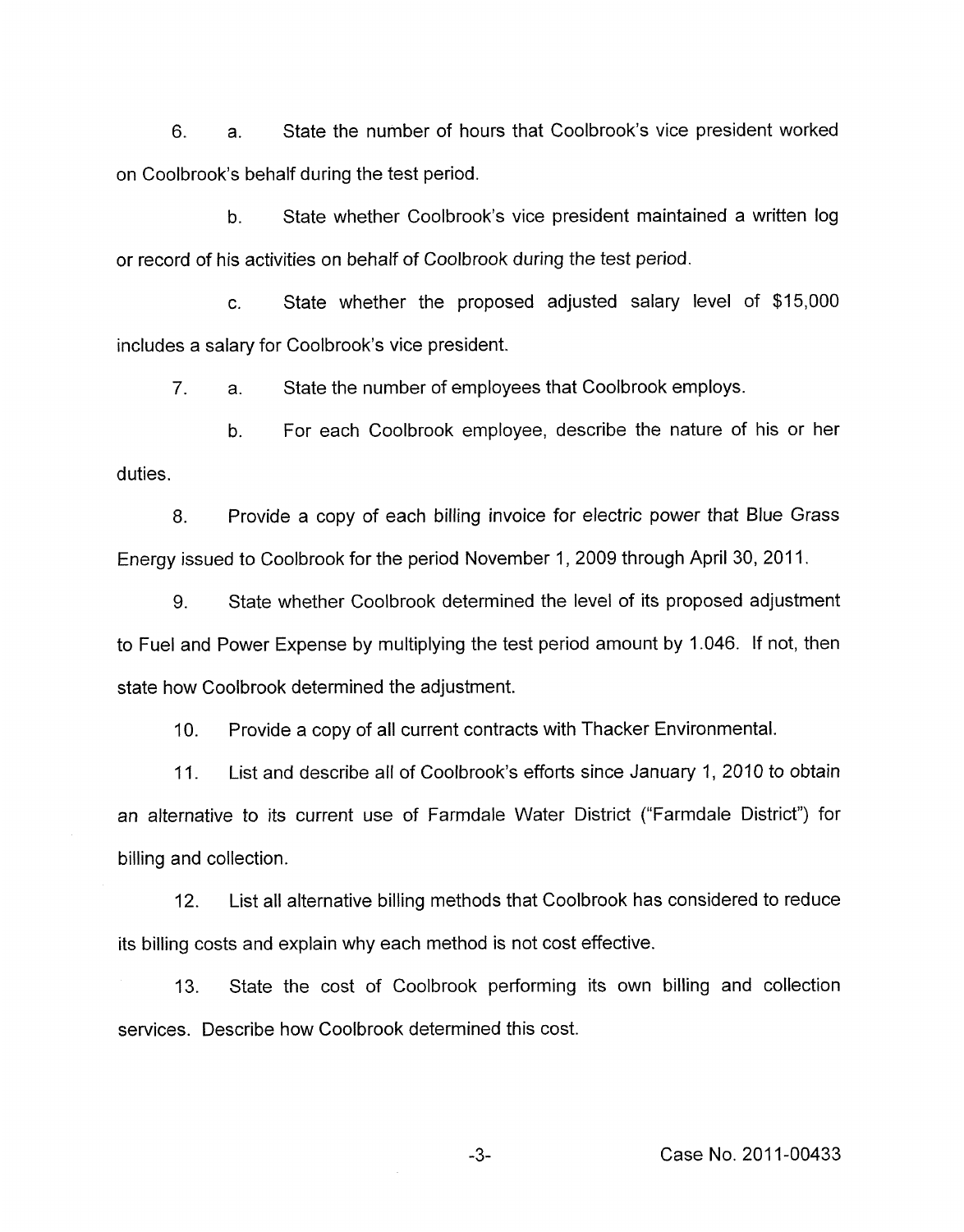14. a. Provide all written agreements between Coolbrook and Farmdale District for collection and billing services.

b. State whether Coolbrook has an agreement with Farmdale District for Farmdale District to terminate water service if the amount owed to Coolbrook is not paid.

c. If there is no agreement between Coolbrook and Farmdale District for termination of water service for nonpayment for sewer service, explain why Coolbrook is of the opinion that the cost of the billing and collection services that Farmdale District provides is reasonable.

15. Provide all correspondence between Coolbrook and Farmdale District in which Farmdale District's provision of billing services is discussed.

16. Explain why Coolbrook's proposal to allocate 50 percent of increased fees for billing and collection services related to the proposed rate adjustment is reasonable and would be consistent with the Commission's reasoning for disallowing expenses in excess of test-year expense in Case No. 98-284.'

17. List the names and addresses of all persons and entities whom Coolbrook has inquired of regarding the provision of billing and collection services since January I, 2010.

18. a. State the location of Coolbrook's office and identify the lessor who rents this space to Coolbrook.

<sup>&#</sup>x27; Case No. 98-284, *The Application of 4-Way Enterprises Inc., Coolbrook Sanitation Division For A Rate Adjustment Pursuant to the Alternative Rate Filing For Small Utihties* (Ky. PSC May 25, 1999).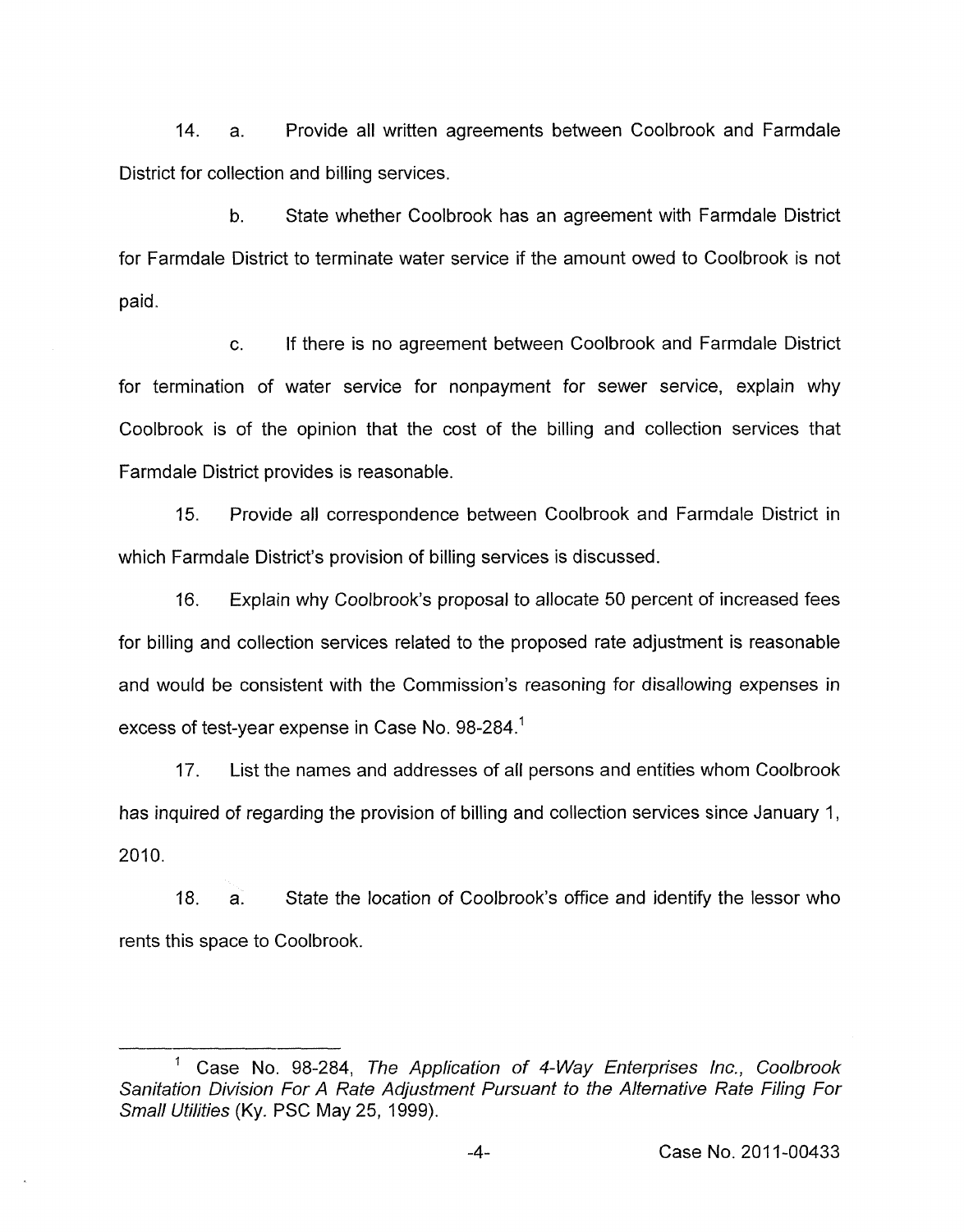b. Provide a copy of all rental agreements with the lessor of the office space.

> C. List all services included in the office rental.

Provide a copy of Coolbrook's current insurance policy and the invoices 19. for this policy.

20. Identify all vendors from which Coolbrook solicited bids or price quotes for insurance coverage and provide a copy of such bids or price quotes.

21. Explain why, given Coolbrook's use of the alternative rate filing procedures and the experience and expertise of Coolbrook's officers, the use of a consultant to prepare Coolbrook's application is reasonable.

22. State whether the Kentucky Division of Water ("DOW") has issued an Order to Coolbrook directing the performance of an inflow and infiltration study. If yes, provide a copy of this Order. The term "Order" includes an agreed order between Coolbrook and DOW.

23. State the purpose of performing an inflow and infiltration study on Coolbrook's sewer lines.

24. State whether Coolbrook agrees the performance of an inflow and infiltration study benefits future ratepayers as well as ratepayers receiving sewer service at the time of the study. Explain.

25. Explain why the cost of any inflow and infiltration study should not be amortized and recovered over a period of time longer than one year.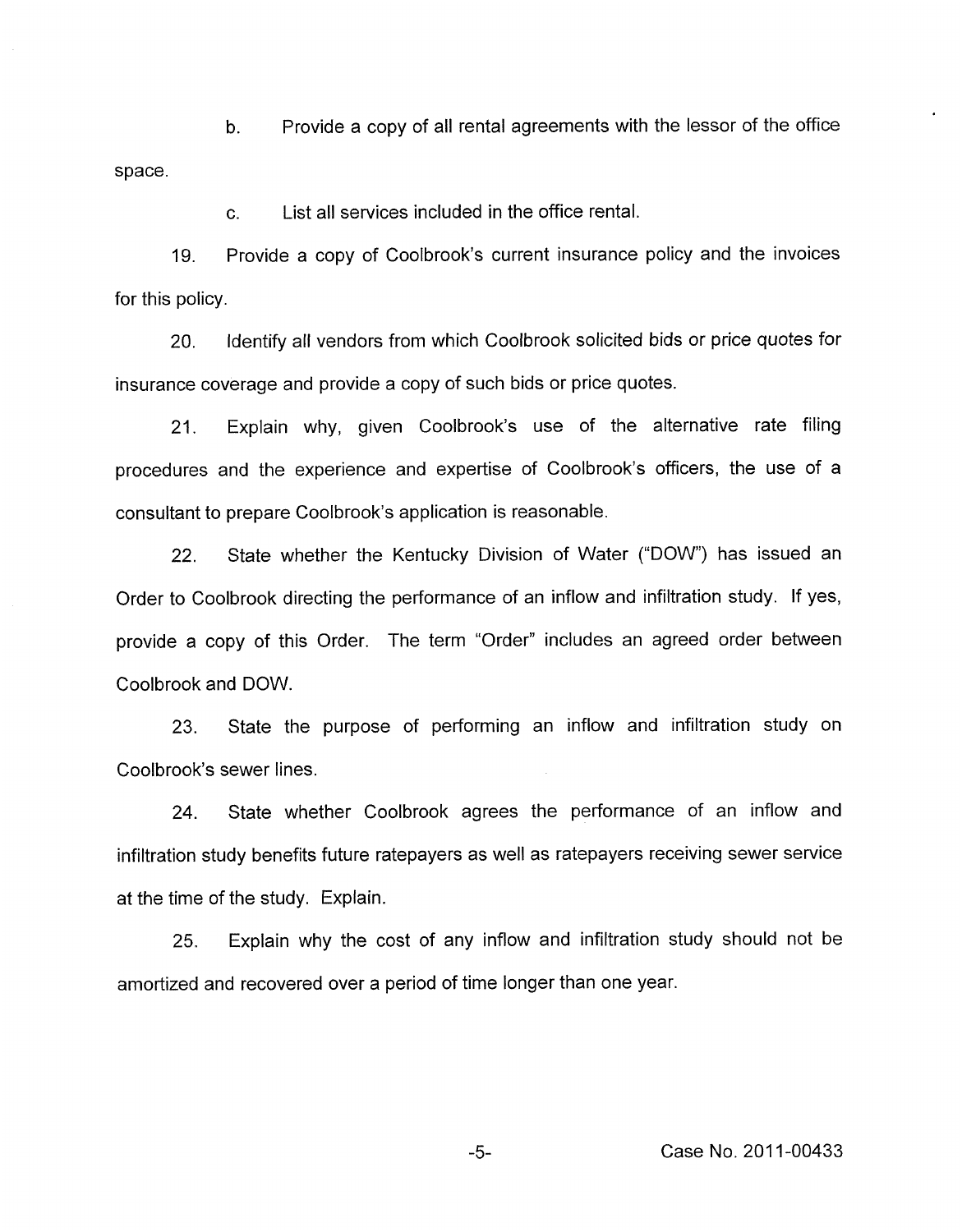26. Explain why the performance of an inflow and infiltration study on a sewer utility with plant and sewer lines in service for more than 20 years would be an unusual occurrence and not normal practice within the wastewater industry.

27. Provide all bids or price quotes that Coolbrook solicited for the proposed inflow and infiltration study. If Coolbrook obtained no additional bids or quotes, explain why no additional quotes or bids were obtained.

**Jeff** Derouel

Executive Director Public Service Commission P.O. Box 615 Frankfort, Kentucky 40602-0615

**JAN 20 2012** DATED:

cc: Parties of Record